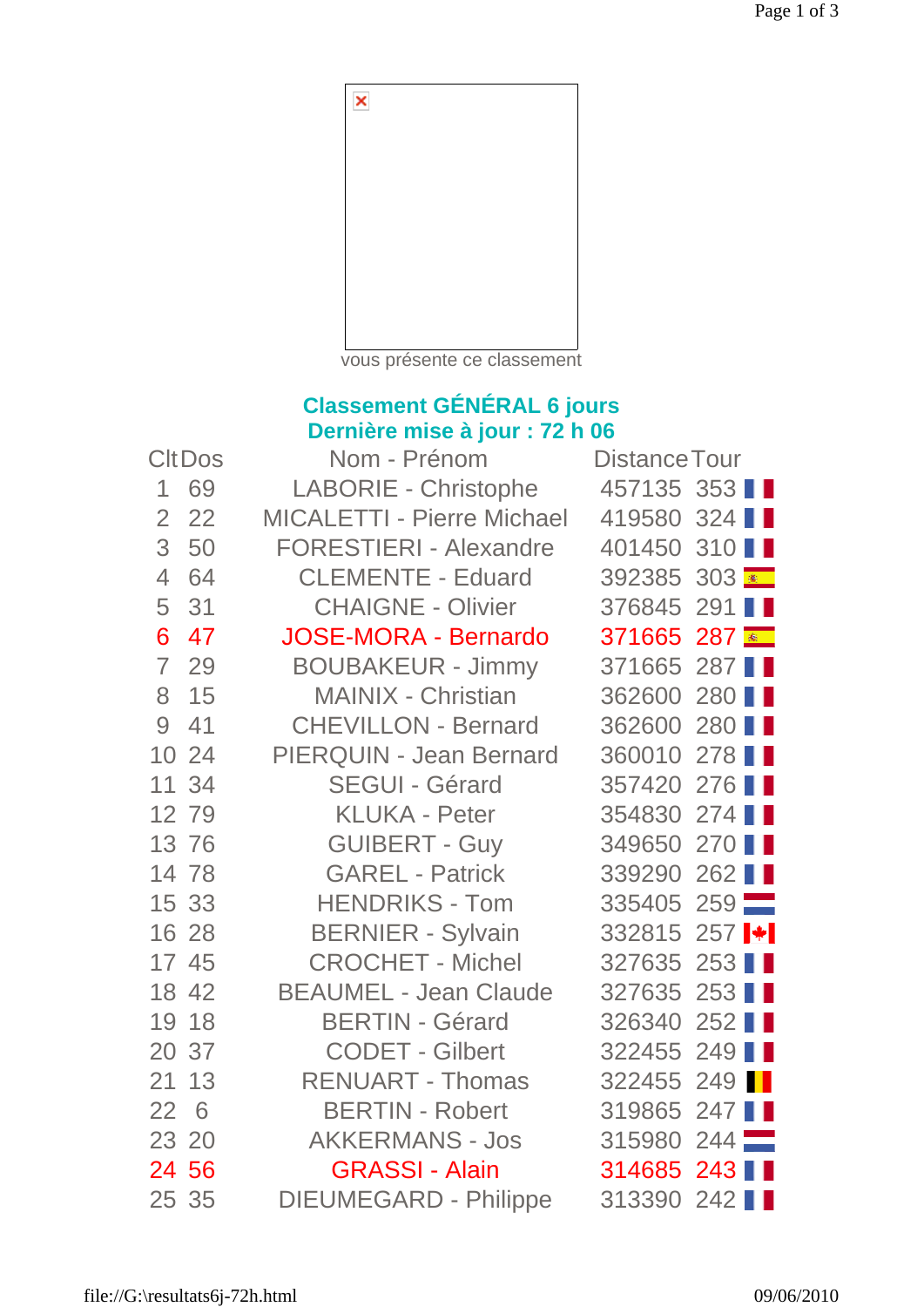| 26 40 | <b>CHEVILLON - Mimi</b>           | 310800 240                       |  |
|-------|-----------------------------------|----------------------------------|--|
| 27 36 | <b>RODRIGUEZ SIBAJA - Bernabe</b> | 309505 239                       |  |
| 28 73 | <b>ARZEL - Jean Claude</b>        | 309505 239                       |  |
| 29 9  | <b>CORREDOR - Floreal</b>         | 306915 237 ■                     |  |
| 30 16 | <b>DOUMONT - Bernard</b>          | 306915 237                       |  |
| 31 57 | <b>WHECLER - Frédéric</b>         | 300440 232                       |  |
| 32 48 | <b>EMONIERE - Philippe</b>        | 297850 230                       |  |
| 33 11 | <b>BETAILLE - Roger</b>           | 292670 226                       |  |
| 34 52 | <b>CALVO - Jean Charles</b>       | 291375 225                       |  |
| 35 71 | JAGER - Ruth                      | 290080 224                       |  |
| 36 26 | <b>CHOMONT - Guy</b>              | 288785 223                       |  |
| 37 51 | <b>SAUTEREAU - Christian</b>      | 284900 220                       |  |
| 38 30 | <b>BOGEVIG - Peter</b>            | 282310 218                       |  |
| 39 54 | <b>BEAUVAIS - Anne</b>            | 279720 216                       |  |
| 40 32 | <b>GOUIN - Michel</b>             | 279720 216 $\blacktriangleright$ |  |
| 41 43 | <b>MELENDEZ PEREZ - Alberto</b>   | 274540 212                       |  |
| 42 67 | <b>DUMONCEAU - Yannick</b>        | 273245 211                       |  |
| 43 59 | <b>JEANNIN - Christian</b>        | 271950 210                       |  |
| 44 38 | VAN GEENE - Regina                | 271950 210                       |  |
| 45 10 | <b>ARPAILLANGE - Didier</b>       | 270655 209                       |  |
| 46 14 | <b>VELLY - Christian</b>          | 265475 205                       |  |
| 47 7  | <b>SORENSEN - Richard Stanley</b> | 265475 205                       |  |
| 48 3  | <b>FLAMENT - Jacques</b>          | 265475 205                       |  |
| 49 5  | <b>SIMONS - Marie Jeanne</b>      | 264180 204                       |  |
| 50 4  | PERON - Pascal                    | 261590 202                       |  |
| 51 65 | <b>FRANC - Philip</b>             | 260295 201                       |  |
| 52 72 | THIEBAULT - Jean                  | 259000 200                       |  |
| 53 39 | <b>MARTINEZ - Alain</b>           | 257705 199 ■                     |  |
| 54 75 | <b>VIGUIE - Jean Philippe</b>     | 256410 198                       |  |
| 55 49 | <b>COMTE - Pascal</b>             | 251230 194                       |  |
| 56 17 | <b>WOILLOT - Olivier</b>          | 249935 193                       |  |
| 57 70 | <b>LHERITIER - Michel</b>         | 235690 182                       |  |
| 58 23 | <b>ESPINO - José Roberto</b>      | 231805 179                       |  |
| 59 80 | <b>CASPER - Alain</b>             | 229215 177                       |  |
| 60 63 | <b>LEBRUN - Thierry</b>           | 226625 175                       |  |
| 61 60 | <b>MICHEL - Patrick</b>           | 225330 174                       |  |
| 62 53 | LIENARD - Philippe                | 224035 173                       |  |
| 63 25 | NYSTRÖM - K-G                     | 217560 168                       |  |